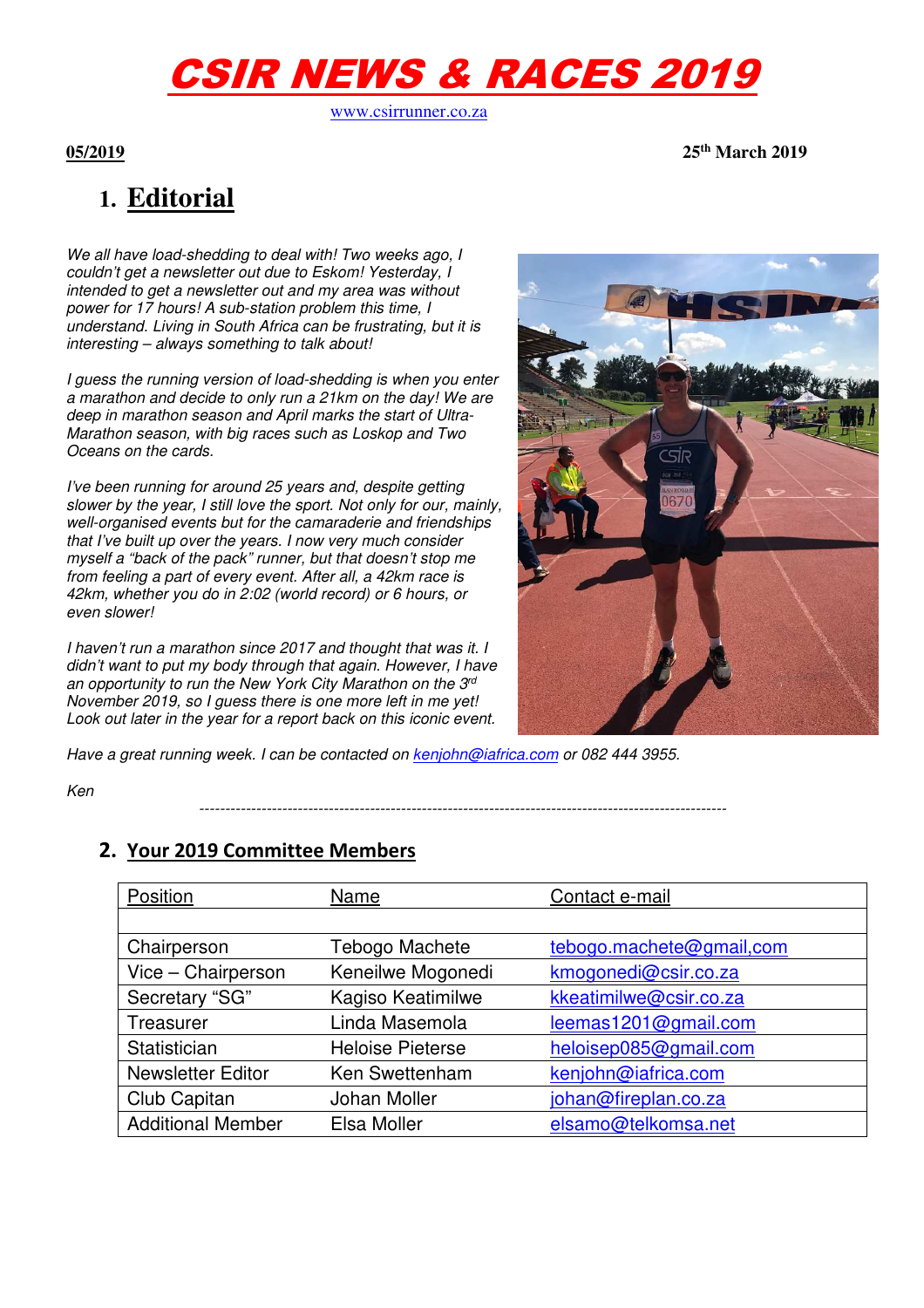#### **3. General Club News**

*The Time Trials will start after the announcements from outside the Lapa next to the Volleyball Courts in the CSIR International Convention Centre grounds. We have 4km, 6km and 8km routes available. During the summer months, Time Trials will start at 17h30.*

Membership: **ALL QUERIES REGARDING MEMBERSHIPS MAY BE DIRECTED TO OUR CLUB SECRETARY, CONTACT DETAILS ABOVE or Elsa Moller, also contactable in the table above.** 

**Please note the new fee structure for 2019!** 

**R 600.00 for the first member of each family (that's only R 50.00 per month!) R 400.00 for the second and subsequent family members. R 275.00 for Junior members and social members.** 

*Fees may be paid into the club bank account, using your name as a reference, as follows: -* 

*CSIR Running Club Nedbank (Branch Code 19-87-65-00) Account No. 1605141704* 

*Proof of payment may be e-mailed to our Treasurer, Linda at leemas1201@gmail.com and / or brought with you when collecting your licence. No licences will be released without full payment!* 

*We endeavour to give far more back to our members throughout the year than what you pay in fees if you participate in all the social events throughout the year!* 



• If members need a new Vest, they can also deposit R260 in same account and bring POP along, vests will be available from Elsa as well.

*Secondly, as most of you are aware, you are unable to get access to the CSIR Recreation Area if you do not have a club card! You cannot get one unless you are a fully paid up member in good standing. They are being very strict about this! No card = no access! Cards are available from the Club Office just to the left of the booms at the CSIR International Convention Centre. Please take proof of payment with you!* 

Website: Our club website is www.csirrunner.co.za. We thank David Swettenham for looking after the website on behalf of the club. You can now subscribe or unsubscribe to the newsletters on the website, as well as finding back copies of the newsletter there.

Other Interesting Websites: www.runnersguide.co.za www.runnersworld.co.za www.runnerstalk.co.za www.raceresults.co.za www.runawaysport.co.za

**Club Chairperson: Tebogo Machethe. Contact him with any concerns, suggestions, complaints or compliments regarding club affairs at Tebogo.machethe@gmail.com or 072 273 9440.**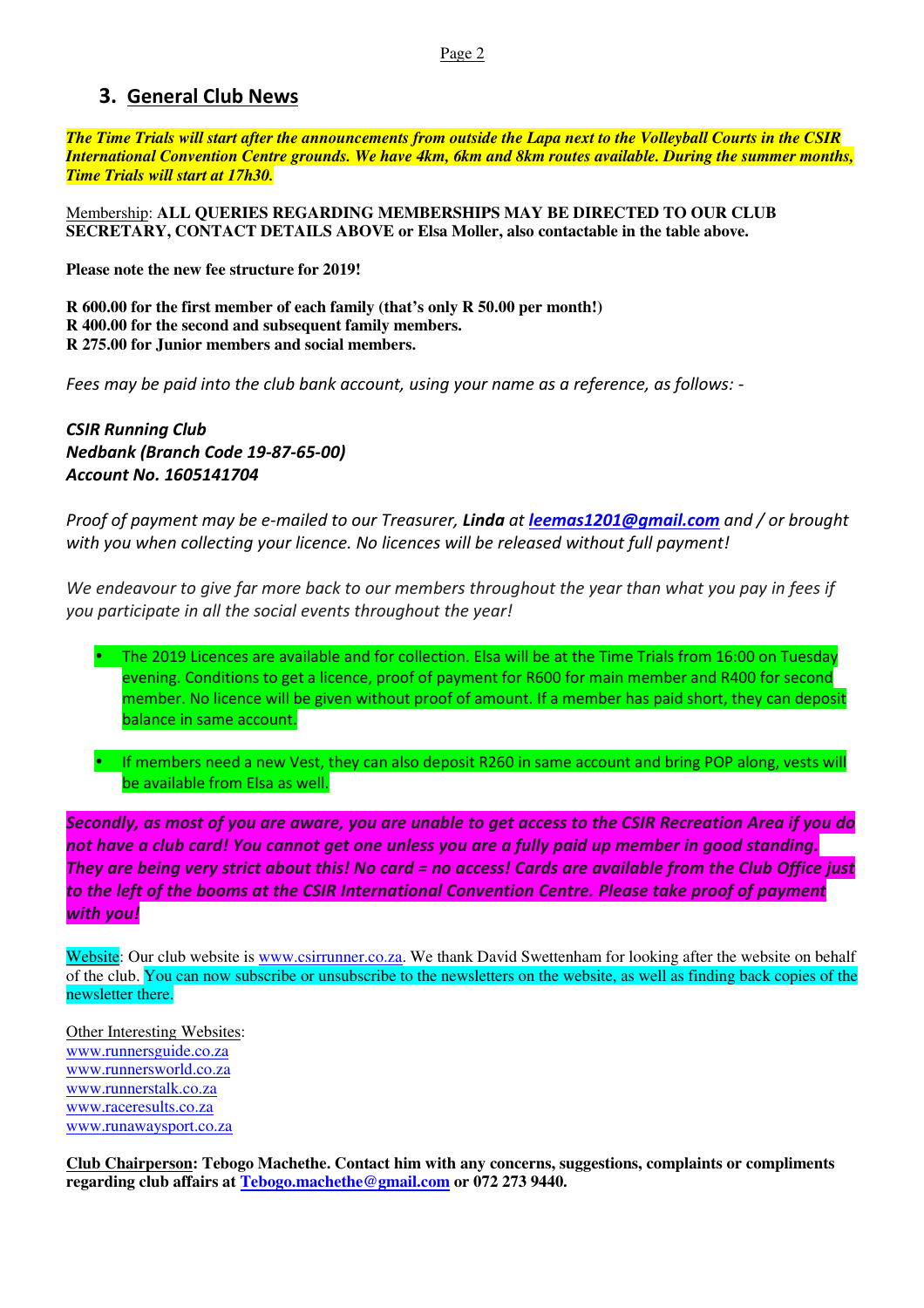### **4. UPCOMING CLUB EVENTS**

*Our loyal barman and member of our club, Lucas Tseka has secured a contract to operate the Time Out bar until further notice. This is now being run as his own business, so please do support him! He is one of our own. We request that you do not bring your own drinks to Time Trials or other functions at the Rec site but to support Lucas in this venture. His prices are lower than the average pub and we do know everyone there. Always great fun.* 

The next AGN League Race is the Kolonnade 15km / 32km run on the 30<sup>th</sup> March 2019. The club gazebo with catering will be there that morning, so please join us after your run for a bite to eat and a drink! There will also be people there to keep and eye on your tog bag and car keys while you are running, so you are welcome to drop them off at the gazebo before you run.

### **5. UPCOMING GAUTENG RACES**

#### **March 2019**

**30th March 2019 – 06h00 – Kolonnade Overkruin 32km / 15km / 5km. AGN League Race!** 

#### **April 2019**

**6 th April 2019 – 06h30 – Ford 3-in-1 21km / 10km / 5km.** 

**7 th April 2019 – 05h30 – JointEze Irene Ultra 48km / 21km / 5km. Note the earlier than usual start time! Champoinchip timed race – remember no chip, no result!** 

**7 th April 2019 – 06h30 – Alan Robb 32km / 15km / 5km (CGA). Germiston Stadium.** 

**13th April 2019 – 07h30 – Frenus Zietsman Run / Walk for Drugs 21km / 10km / 5km. Note the new venue for this race, Pilditch Stadium! Also the addition of a 21km race. This is also an AGN League Race. Please also note the later than usual starting time.** 

**14th April 2019 – 06h00 – Birchwood 21km / 10km / 5km (CGA). Pre-entry only and all entries are sold out! 20th April 2019 – 07h00 – Castle Walk Easter Road Race 10km / 5km. Easter Saturday – same day as Two Oceans. One to try, if you are not in Cape Town!** 

**22nd April 2019 – 07h00 – Family Day Run / Walk 22km / 11km / 6km. Not a printing error. This race does have odd race distances.** 

**Flyers for all the above races can be obtained from** www.raceresults.co.za **as well as selected races in other provinces.** 

### **6. CSIR 10/21km ROAD RACE**

Our next event is scheduled for **Saturday 19<sup>th</sup> October 2019**. Please keep this morning clear in your 2019 diaries and **give us a few hours of your time to assist at the race! As you know, we always need all hands-on deck to make our event a success!** 

### **7. CSIR AT THE RACES**

8. Csir results for the Deloitte Pretoria (AGN) 10km race - 2019-02-24

9. 4 club finishers

|      |                                                           |                |                                             | Position  Initials  Surname  Sex  Age  Club  Finish Time |
|------|-----------------------------------------------------------|----------------|---------------------------------------------|----------------------------------------------------------|
| 1058 | Xoliswa $\parallel$ F                                     |                | $\parallel$ 39 $\parallel$ Csir $\parallel$ | 01:11:51                                                 |
| 1073 | Vuytoaa $\parallel$ M                                     |                | Csir                                        | 01:12:01                                                 |
| 1922 | Olckers                                                   | $\mathbf{F}$ . | $26$ Csir                                   | 01:27:27                                                 |
| 2437 | $\Vert$ Mokoena $\Vert$ F $\Vert$ 53 $\Vert$ Csir $\Vert$ |                |                                             | 01:40:49                                                 |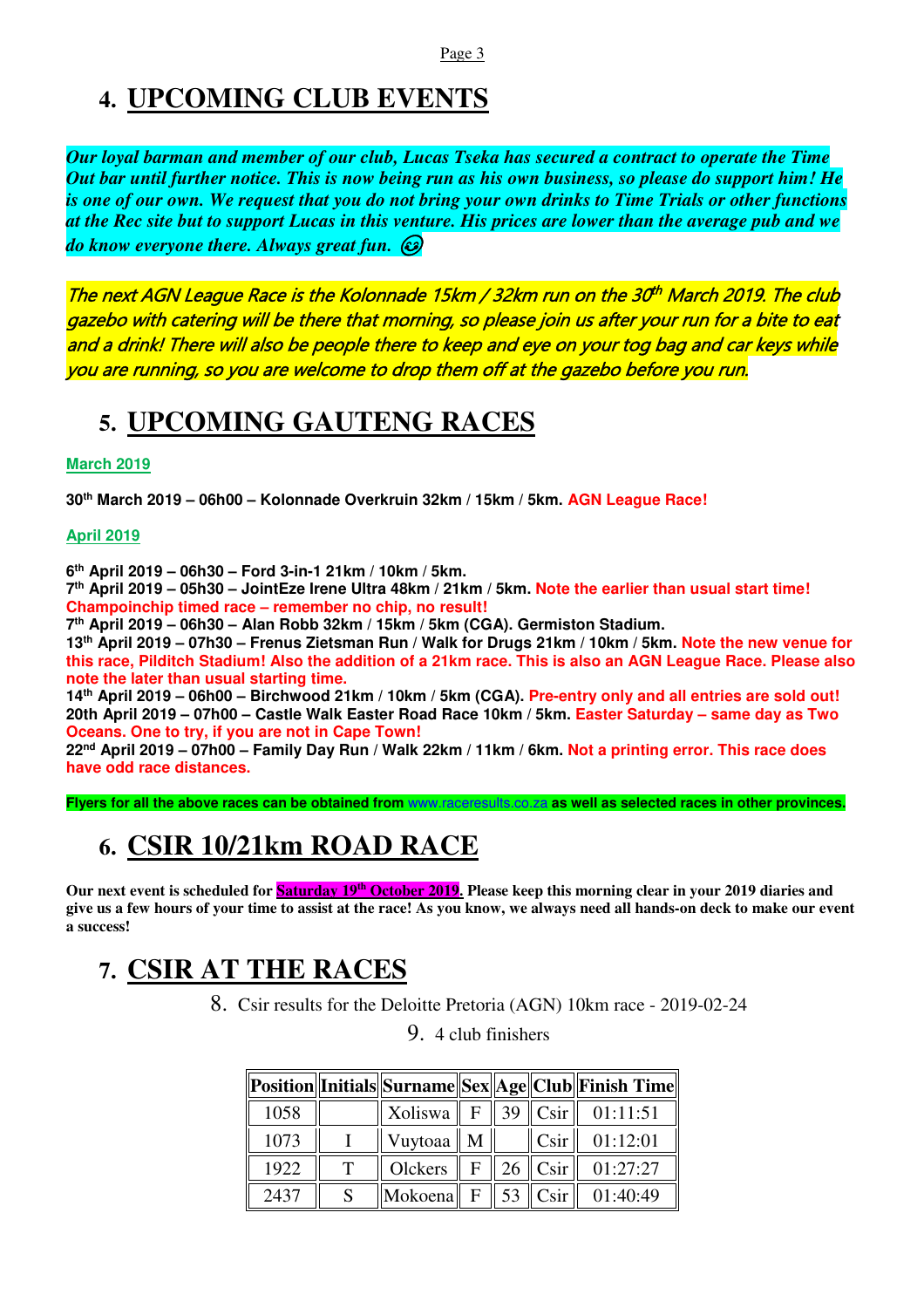#### Page 4

Csir results for the Deloitte Pretoria (AGN) 21km race - 2019-02-24

| <b>Position</b> Initials |                | <b>Surname</b> |   |    |      | Sex  Age  Club  Finish Time |
|--------------------------|----------------|----------------|---|----|------|-----------------------------|
| 36                       | S              | Shabalala      | M |    | Csir | 01:30:26                    |
| 96                       | $\overline{C}$ | Fisher         | M | 60 | Csir | 01:40:07                    |
| 641                      | S              | Pityana        |   | 56 | Csir | 02:06:23                    |
| 767                      | K              | Halland        | M | 55 | Csir | 02:09:58                    |
| 1010                     | P              | Vermaak        | F | 62 | Csir | 02:15:10                    |
| 1342                     | N              | Mangqase       | F | 40 | Csir | 02:22:17                    |
| 1951                     | M              | Dolphin        | F | 53 | Csir | 02:34:16                    |
| 2135                     | J              | De Koker       | М | 49 | Csir | 02:38:08                    |
| 2910                     | S              | Makhawya       | F | 34 | Csir | 03:03:45                    |
| 3209                     | L              | Linda          | F |    | Csir | 03:24:14                    |
| 3308                     | D              | Bouwer         |   |    | Csir | 03:41:25                    |
| 3309                     | $\mathbf R$    | Richard        | M |    | Csir | 03:41:38                    |

#### 12 club finishers

Csir results for the Deloitte Pretoria Marathon (AGN) 42km race - 2019-02-24

#### 12 club finishers

| <b>Position Initials</b> |   | <b>Surname</b> |   |    |      | Sex  Age  Club  Finish Time |
|--------------------------|---|----------------|---|----|------|-----------------------------|
| 376                      | J | Tredoux        | M | 28 | Csir | 03:46:52                    |
| 791                      | L | Tseka          | M | 42 | Csir | 04:10:48                    |
| 946                      | W | Dittmar        | M | 28 | Csir | 04:18:15                    |
| 949                      | A | Tantoh         |   |    | Csir | 04:18:29                    |
| 1073                     | B | Yalisi         | M | 38 | Csir | 04:25:34                    |
| 1298                     | F | Mokoatesi      | M |    | Csir | 04:34:34                    |
| 1356                     | T | Van Staden     | M | 34 | Csir | 04:36:41                    |
| 1538                     | N | <b>Nelson</b>  | M | 48 | Csir | 04:44:29                    |
| 1654                     | M | Lukhele        | M | 30 | Csir | 04:47:56                    |
| 2231                     | K | Keatimilwe     | M | 57 | Csir | 05:14:06                    |
| 2324                     | B | Radebe         |   | 44 | Csir | 05:19:50                    |
| 2359                     | S | Ngcwabe        | F | 44 | Csir | 05:21:55                    |

Csir results for the Medihelp Sunrise Mini Monster (AGN) 10km race - 2019-03-02

10 club finishers

|     |   |  |  | Position  Initials   Surname   Sex  Age  Club  Finish Time |
|-----|---|--|--|------------------------------------------------------------|
| 103 | W |  |  | Fourie $\ M\ $ 52 $\ C\sin\ $ 00:54:42                     |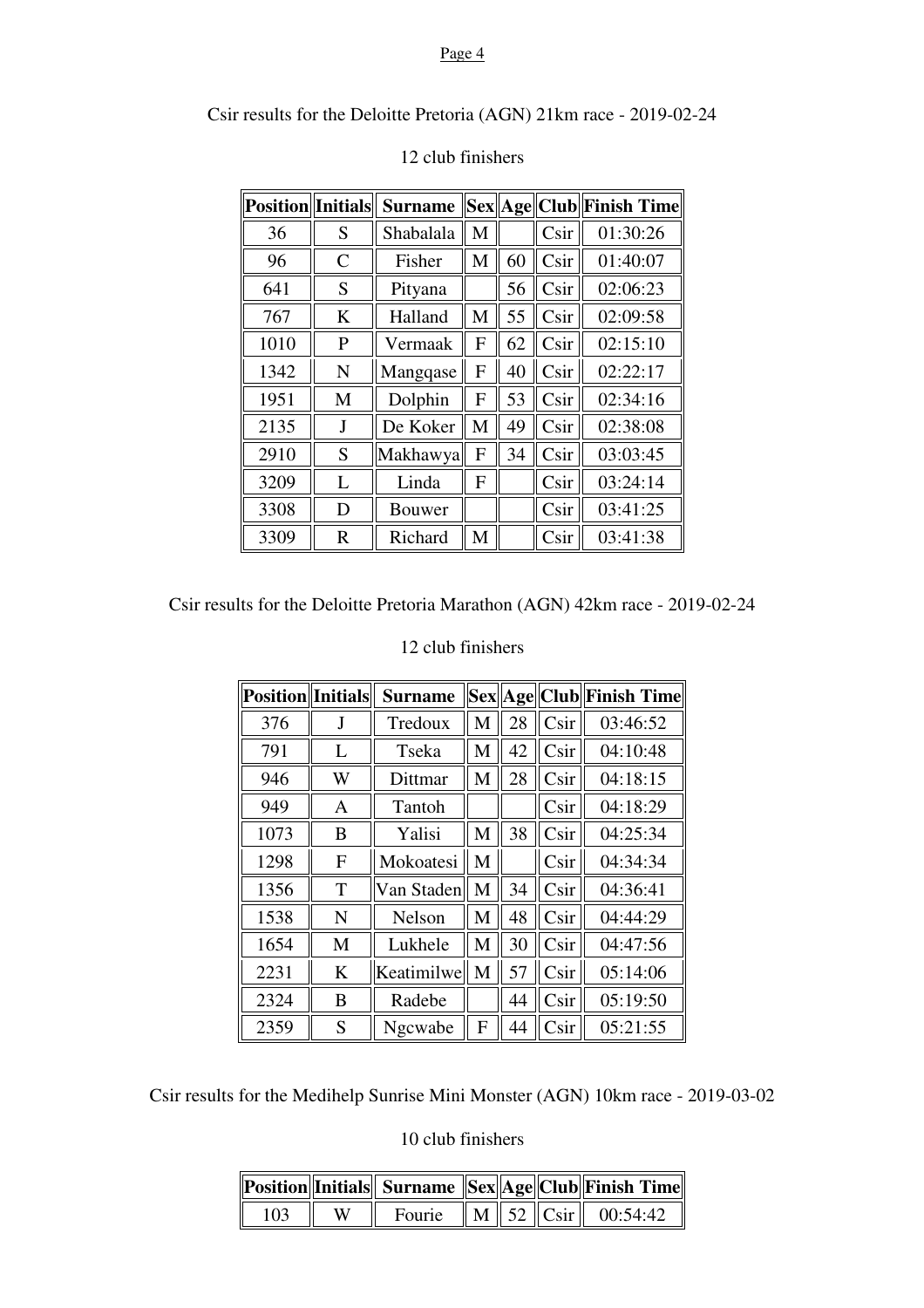| 326  | N            | Young      | M | 64 | Csir | 01:06:17 |
|------|--------------|------------|---|----|------|----------|
| 477  | W            | Engelbreg  | M |    | Csir | 01:10:21 |
| 562  |              | De Koker   | M | 49 | Csir | 01:12:12 |
| 761  | E            | Engelbreg  | F |    | Csir | 01:16:55 |
| 1320 | F            | Lisse      | M | 74 | Csir | 01:28:53 |
| 1373 | $\mathsf{C}$ | Fechter    | F | 39 | Csir | 01:30:10 |
| 1540 | A            | Oosthuizen | M | 66 | Csir | 01:34:02 |
| 1903 | M            | Lisse      | F | 73 | Csir | 01:47:34 |
| 2063 | $\subset$    | Gunda      | F |    | Csir | 01:58:23 |

| Csir results for the Medihelp Sunrise Half Monster (AGN) 21km race - 2019-03-02 |
|---------------------------------------------------------------------------------|
|---------------------------------------------------------------------------------|

9 club finishers

| <b>Position</b><br>Initials |                         | <b>Surname</b> |   |    |                 | Sex  Age  Club  Finish Time |
|-----------------------------|-------------------------|----------------|---|----|-----------------|-----------------------------|
| 21                          | $\mathcal{C}$           | Fisher         | M | 60 | Csir            | 01:42:31                    |
| 236                         | K                       | Halland        |   | 55 | Csir            | 02:15:12                    |
| 292                         | F                       | Finbow         | F |    | Csir            | 02:19:21                    |
| 318                         | M                       | Dolphin        | F | 53 | Csir            | 02:21:04                    |
| 356                         | E                       | Rakate         | M | 40 | Csir            | 02:24:15                    |
| 700                         | K                       | Swettenham     |   | 56 | Csir            | 02:55:45                    |
| 786                         | S                       | Makhanya       | F | 34 | Csir            | 03:06:16                    |
| 886                         | D                       | Bouwer         | F | 55 | C <sub>Si</sub> | 03:38:23                    |
| 887                         | $\overline{\mathrm{R}}$ | Collins        | M | 59 | Csir            | 03:44:20                    |

Csir results for the Medihelp Sunrise Monster (AGN) 32km race - 2019-03-02

| <b>Position</b> Initials |   | <b>Surname</b> |   |    |                 | Sex  Age  Club  Finish Time |
|--------------------------|---|----------------|---|----|-----------------|-----------------------------|
| 47                       | S | Shabalala      | M | 44 | Csir            | 02:29:15                    |
| 362                      | P | Mokilane       | M | 50 | Csir            | 03:01:41                    |
| 543                      | M | Mpofu          | M |    | Csir            | 03:12:08                    |
| 652                      | M | Kau            | M |    | C <sub>Si</sub> | 03:17:52                    |
| 709                      | B | Yalisi         | M | 38 | Csir            | 03:20:34                    |
| 791                      | P | Mokoatedi      | M |    | Csir            | 03:23:59                    |
| 1045                     | P | Mothibe        | M |    | Csir            | 03:33:47                    |
| 1335                     | A | Stipinovich    | F | 42 | Csir            | 03:46:59                    |
| 1402                     | N | Duneni-tlhne   | F | 41 | Csir            | 03:49:27                    |
| 1547                     | B | Radebe         | M | 44 | Csir            | 03:56:00                    |
| 1565                     | T | Mohlomi        | M |    | Csir            | 03:57:19                    |
| 1574                     | K | Keatimilwe     |   | 57 | Csir            | 03:57:25                    |

12 club finishers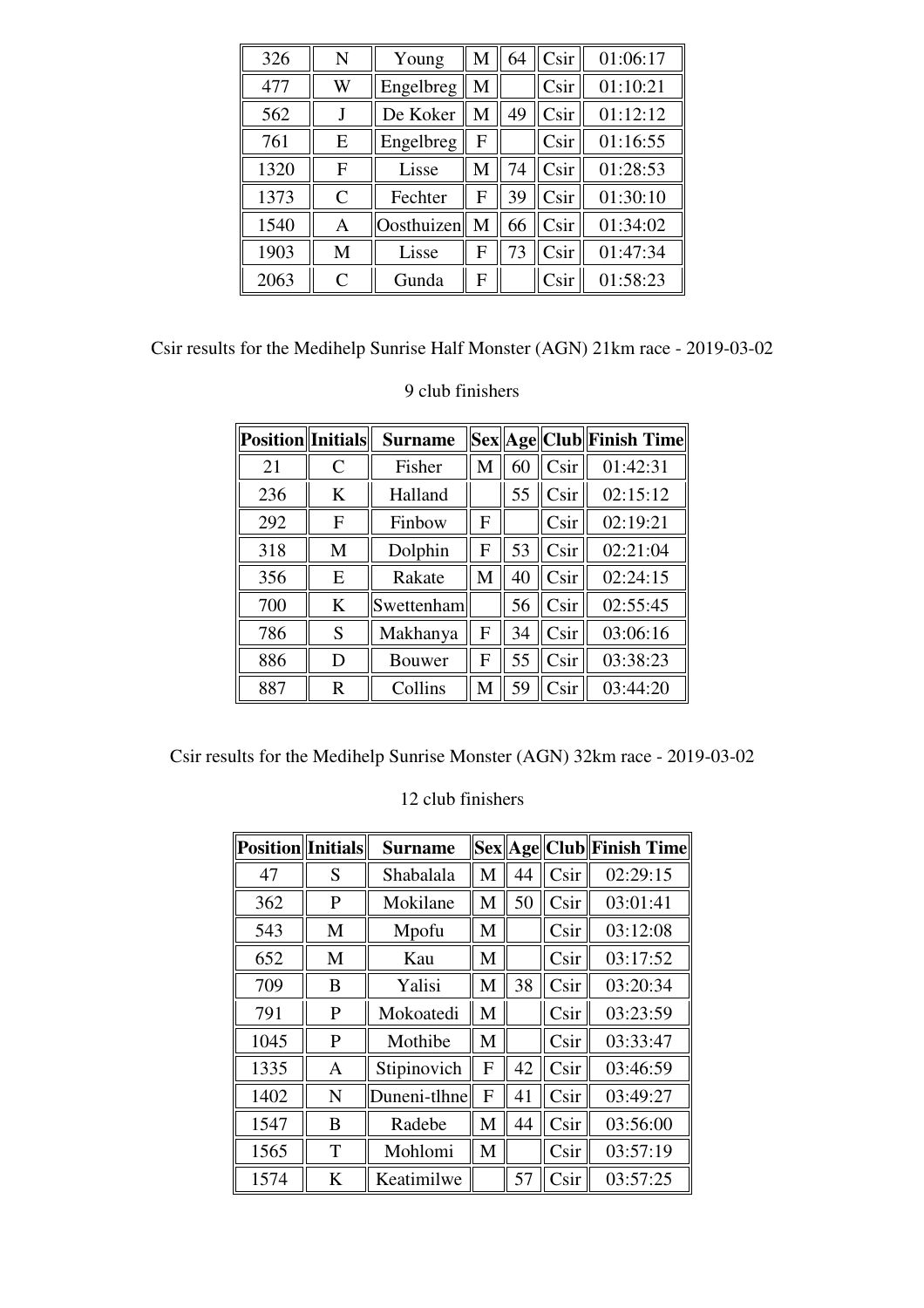#### Page 6

Csir results for the Buco Bobbies 3 In 1 (AGN) 10km race - 2019-03-09

| <b>Position</b> Initials |   | <b>Surname</b>            |   |    |                  | $\ \text{Sex}\ $ Age    Club    Finish Time |
|--------------------------|---|---------------------------|---|----|------------------|---------------------------------------------|
| 66                       |   | Strachan                  | M | 37 | Csir             | 00:51:07                                    |
| 398                      |   | De Koker                  | M | 49 | C <sub>sin</sub> | 01:08:10                                    |
| 432                      | W | Engelbrecht $\parallel$ M |   | 51 | Csir             | 01:09:30                                    |
| 556                      | E | Engelbrecht               | F | 52 | C <sub>Si</sub>  | 01:13:00                                    |
| 705                      | Е | Fourie                    | F |    | Csir             | 01:18:15                                    |
| 906                      | т | Olckers                   | F | 26 | C <sub>Si</sub>  | 01:27:49                                    |

#### 6 club finishers

Csir results for the Buco Bobbies 3 In 1 (AGN) 21km race - 2019-03-09

| <b>Position</b><br>Initials |              | <b>Surname</b>  |   |    |                 | Sex  Age  Club  Finish Time |
|-----------------------------|--------------|-----------------|---|----|-----------------|-----------------------------|
| 8                           | S            | Shabalala       | М | 44 | Csir            | 01:28:54                    |
| 107                         | W            | Fourie          | M | 52 | Csir            | 01:51:54                    |
| 153                         | W            | Dittmar         | М | 28 | Csir            | 01:56:37                    |
| 163                         | Α            | <b>Cilliers</b> | M | 52 | Csir            | 01:57:12                    |
| 164                         | S            | Hefer           | M | 25 | Csir            | 01:57:18                    |
| 178                         | B            | Yalisi          | M | 38 | Csir            | 01:58:46                    |
| 322                         | $\mathbf{F}$ | Finbow          | F | 24 | Csir            | 02:11:41                    |
| 475                         | N            | Young           | M | 64 | Csir            | 02:24:01                    |
| 497                         | S            | Ngcwabe         | F | 34 | Csir            | 02:25:26                    |
| 691                         | K            | Swettenham      | M | 56 | C <sub>Si</sub> | 02:55:30                    |

#### 10 club finishers

Csir results for the Om Die Dorp (AGN) 10km race - 2019-03-16

3 club finishers

|     |        |  |                                                           | Position  Initials  Surname  Sex  Age  Club  Finish Time |
|-----|--------|--|-----------------------------------------------------------|----------------------------------------------------------|
| 198 |        |  |                                                           | Young $\ M\ $ 64 $\ C\sin\ $ 00:59:28                    |
| 242 |        |  |                                                           | $\ $ De Koker $\ $ M $\ $ 49 $\ $ Csir $\ $ 01:01:34     |
| 311 | Popich |  | $\parallel$ F $\parallel$ 56 $\parallel$ Csir $\parallel$ | 01:04:28                                                 |

Csir results for the Om Die Dorp (AGN) 21km race - 2019-03-16

4 club finishers

|  |                                          |  | Position  Initials   Surname   Sex  Age  Club  Finish Time |
|--|------------------------------------------|--|------------------------------------------------------------|
|  | Shabalala    M    44    Csir    01:26:47 |  |                                                            |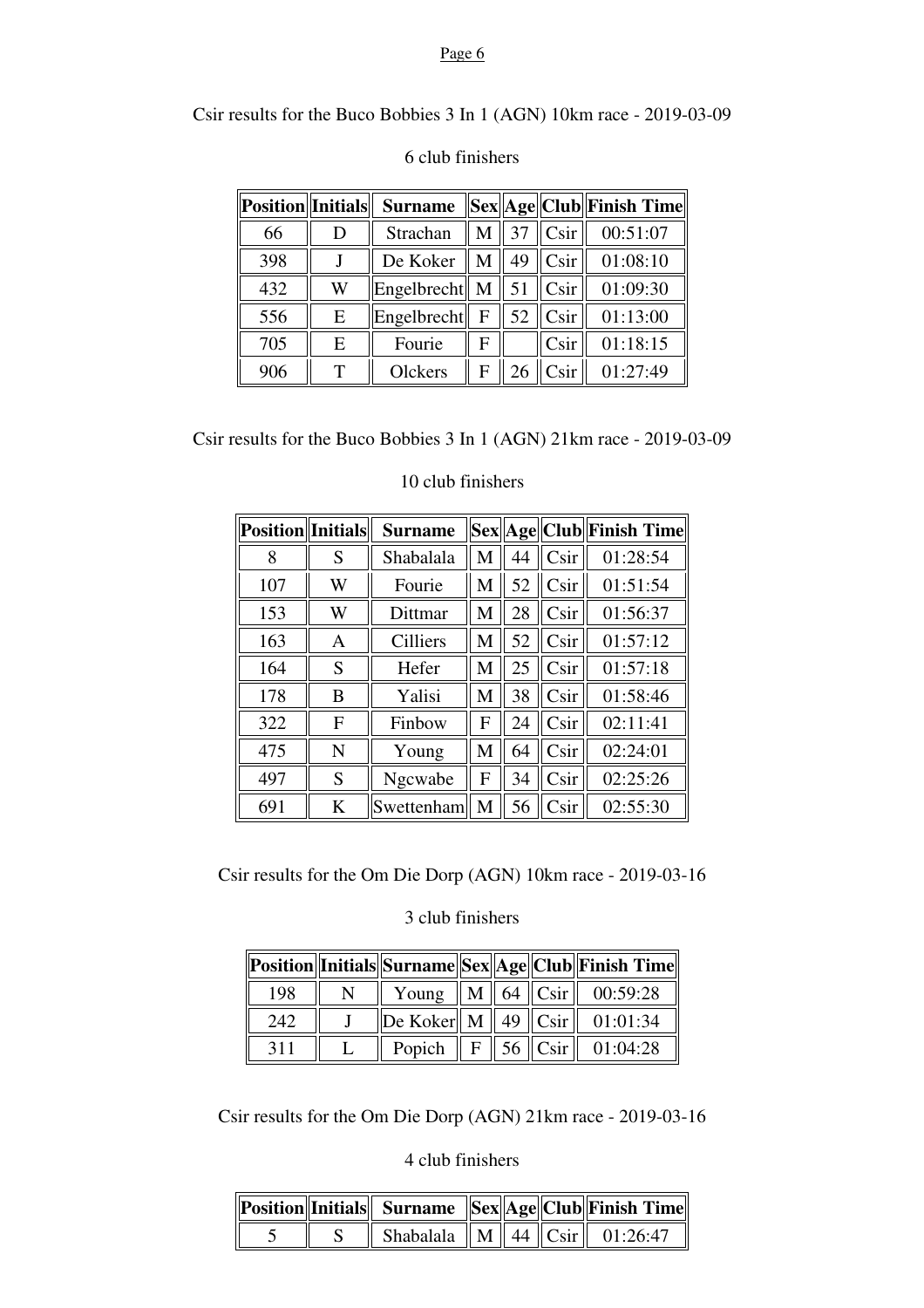|     | Popich                                      | M | $\parallel$ 57 $\parallel$ Csir $\parallel$ | 02:01:54 |
|-----|---------------------------------------------|---|---------------------------------------------|----------|
| 670 | Swettenham   M   55 $\ $ Csir $\ $ 02:44:16 |   |                                             |          |
|     | Gumbe                                       |   | $ C\sin $                                   | 02:46:09 |

Csir results for the Sunnypark Right 2 Run (AGN) 10km race - 2019-03-21

#### 3 club finishers

|     |   |                                                             |  | Position  Initials  Surname  Sex  Age  Club  Finish Time |
|-----|---|-------------------------------------------------------------|--|----------------------------------------------------------|
| 317 |   | $\left\Vert \mathbf{D}e$ Koker $\right\Vert$ M $\left\Vert$ |  | $\ $ Csir $\ $ 01:02:14                                  |
| 755 | M |                                                             |  | Molefe $\  M \ $ 60 $\ $ Csir $\ $ 01:13:56              |
| 887 |   |                                                             |  | Gumbe $\  F \  51 \  C\sin \  01:17:29$                  |

Csir results for the Sunnypark Right 2 Run (AGN) 21km race - 2019-03-21

### 7 club finishers

| <b>Position</b><br>Initials |   | <b>Surname</b> |   |    |                 | Sex  Age  Club  Finish Time |
|-----------------------------|---|----------------|---|----|-----------------|-----------------------------|
| 339                         | D | Strachan       | M | 37 | Csir            | 01:52:55                    |
| 441                         | B | Yalisi         | M | 38 | Csir            | 01:57:54                    |
| 460                         | M | Mokoena        | M | 34 | Csir            | 01:58:27                    |
| 634                         |   | Da Silva       | M |    | Csir            | 02:07:17                    |
| 917                         | S | Ncube          | M | 44 | Csir            | 02:20:56                    |
| 1059                        | F | Finbow         | F | 24 | C <sub>Si</sub> | 02:28:20                    |
| 1349                        | K | Swettenham   M |   | 56 | Csir            | 02:55:27                    |

#### **Edenvale Half-Marathon 10th March 2019**

| Place | <b>Race No</b> | <b>Name</b>               | <b>ICI</b><br>Team/Nation                                          | <b>Time</b>            |
|-------|----------------|---------------------------|--------------------------------------------------------------------|------------------------|
|       | 150A<br>+534   | <br>unda Masemola.<br>IL. | <b>CLUB</b><br>$\sim$<br><b>JNNING</b><br>- IC.<br>.<br>-<br>∍ا د. | 3.10.0<br>. ب<br>. J.U |

#### **Edenvale Marathon 10th March 2019**

| <b>Place</b> | <b>Race No</b> | <b>Name</b>             | <b>Club/Team/Nation</b>   | <b>Time</b> |
|--------------|----------------|-------------------------|---------------------------|-------------|
|              | 8YZ2RSP        | Kagiso Keatimilwe       | <b>ICSIR RUNNING CLUB</b> | 4:48:31     |
|              | 1802           | <b>IMartin Mgangira</b> | <b>ICSIR RUNNING CLUB</b> | 5:04:59     |

### **8. CSIR Running Club Achievers**

#### *Neville Young writes: -*

OK - so here is something to celebrate and someone to be proud of.

Having won or come second in 50 Park Runs, Sizwe Shabalala at age 44 joined the CSIR running club in Jan 2018. He regularly runs a 90-minute 21km with an 86 minute PB. He ran his first marathon last November, where after being intentionally reined in for the first 32km by Anton Cilliers, he went on to finish in 3h17!

At this morning's Green 16 Miler he achieved his first Mens Open podium finish and a first climb up onto the 3rd place podium. Well done Sizwe! His stopwatch recorded about 1h44min for the 16 Mile distance - 25km.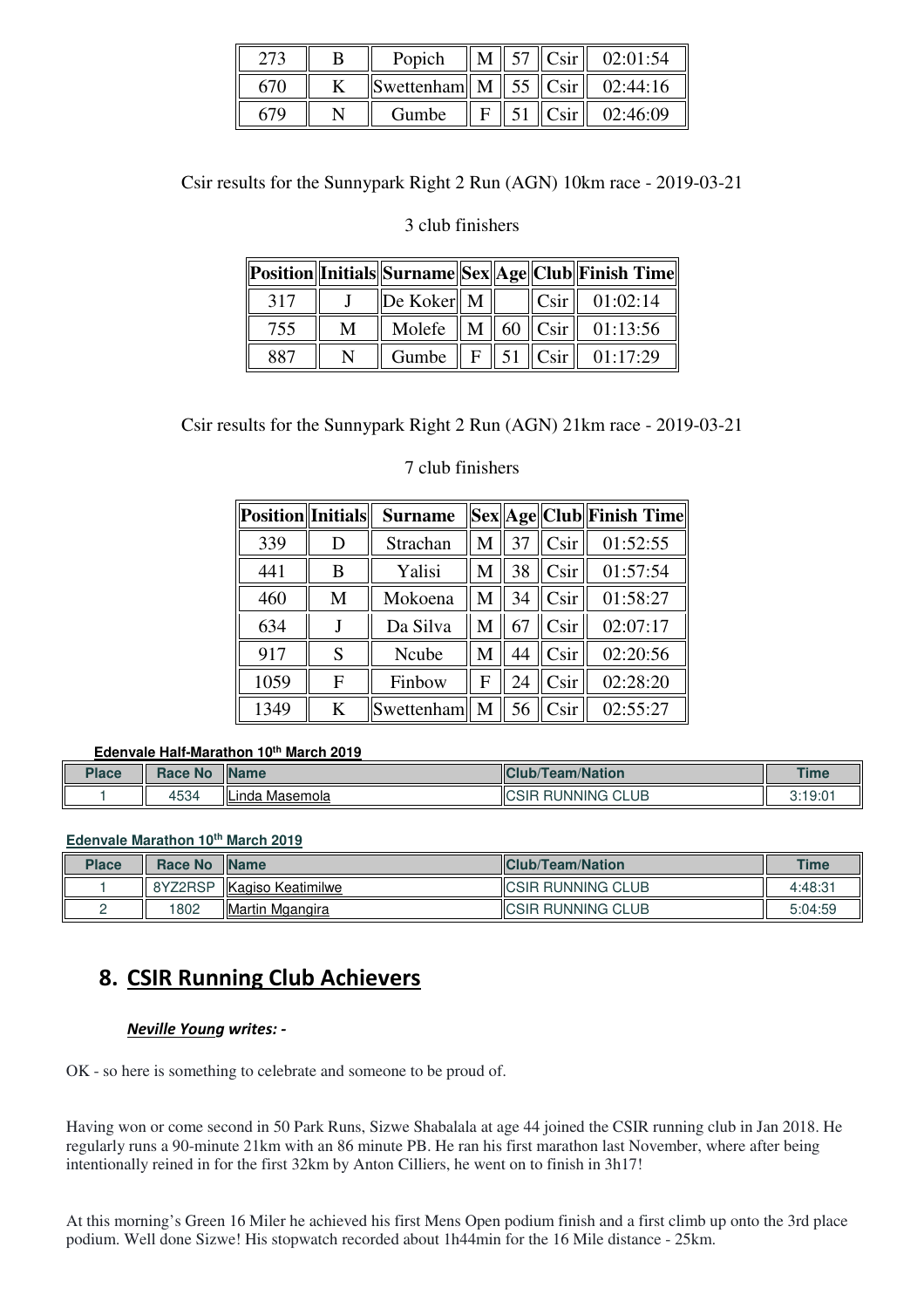#### Page 8

The plan is that he does the 2020 Comrades. We wish him well as he learns how to train and how to pace himself.

#### *Neville further sent me this e-mail: -*

I am sure you aware that I have been looking after Sizwe and that his employer who used to pay his race entry fees is in financial difficulties. I have been paying all his entry fees this year.

Sizwe's subscription to the club has is being kindly sponsored by the club and Johan Moller said that the club will assist with Sizwe's entry fees, perhaps by way of members taking turns to sponsor a race.

I have updated the list of races Sizwe has run this year and those where I have paid Sizwe's entry.

| $19$ -Jan-19 | George Claasen 21km R80 for Sizwe $-1$ will sponsor this entry (43 <sup>rd</sup> place) |                     |
|--------------|-----------------------------------------------------------------------------------------|---------------------|
| 02-Feb-19    | Intercare Rietondale 21km Sizwe R110 (30 <sup>th</sup> place)                           | R <sub>110.00</sub> |
| 09-Feb-19    | Bronkhorstspruit 32km Sizwe R150 (38th place)                                           | R <sub>150.00</sub> |
| 24-Feb-19    | Deliotte 32km sponsored by Zelldra R160) (36 <sup>th</sup> place)                       |                     |
| 02-Mar-19    | Sunrise Monster 32km Sizwe R160 (47th place)                                            | R <sub>160.00</sub> |
| 09-Mar-19    | Hatfield 21km Sizwe R100 (8th place)                                                    | R <sub>100.00</sub> |
| 16-Mar-19    | Om Die Dorp 21km R90 (5th place)                                                        | R90.00              |
|              | <b>TOTAL</b>                                                                            | R610.00             |

I hope you can help. I can be refunded by cash or EFT to my account. Let me know what can be done.

**Sizwe comes from a very humble background and does not have the finances to enter races. Neville has personally been sponsoring his race entries as you can see from the e-mail. Sizwe certainly has great potential and may be our next CSIR Running Club's Comrades Silver Medalist – we haven't had one for over 10 years!** 

**If any member of the club is prepared to assist with sponsoring Sizwe at races, please contact Neville on nevyoung@gmail.com.** 

**There is a photo of Sizwe collecting his prize at the Green Mile race on our Facebook page. For some reason, I couldn't get a copy of it as I usually do to post here! Please go and have a look.** 

**If you are aware of any of our club members achieving podium positions at a race or achieving any personal milestone, please post a photo to me or on our CSIR Running Club Facebook page and I will put it under this section!**

### **9. Trail Running**

If you are looking for something different, then check out the website, www.trailadventure.co.za. It has venues and future events listed there.

### **10. General**

*Anton Cilliers* **has entered Comrades but is no longer going to run. He wishes to substitute his Comrades entry and would prefer it, in the first instance, to go to another CSIR Running Club member.** 

**If you would still like to run the 2019 Comrades, but don't have an entry, please contact Anton on 082 433 5336. He has informed me that he is only currently available on his cellphone and not on email.** 

**The cost of the entry is R 600.00, which can be negotiated with Anton directly.**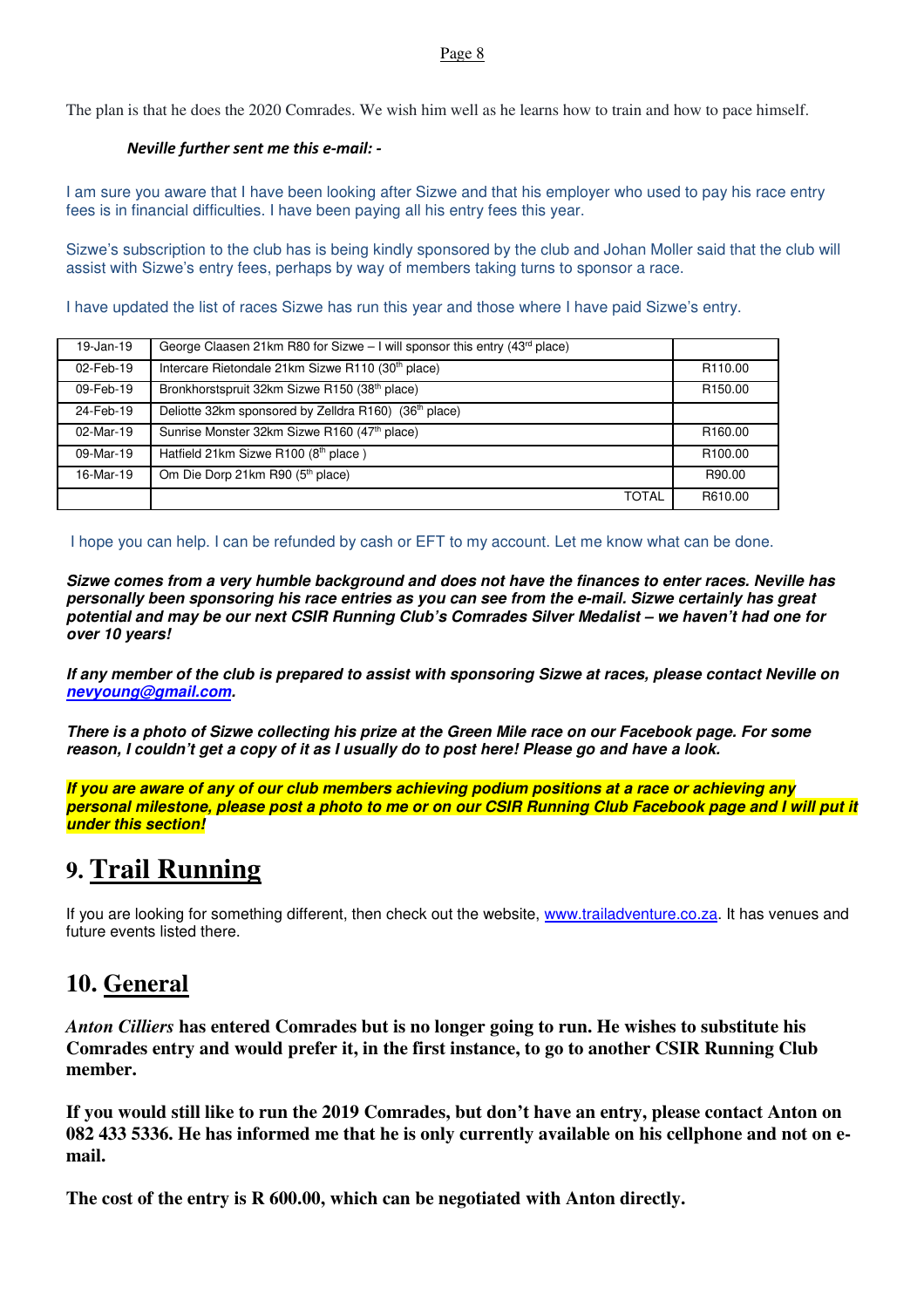

*Body Kinetics assist us with a waterpoint at our race. They are based at the CSIR and convenient to all of us. Please support them!* 

### **9. Gallery of Fun!**

**Some photos of our runners at Om-die-Dam 50km!** 



**Ernest Mngomezulu – our first runner home in 4:08 Likotsi Morienyane** 





**Kagiso Keatimilwe, our club SG** 



**Petro Vermaak at the Surrender Hill Marathon on 2nd March 2019**